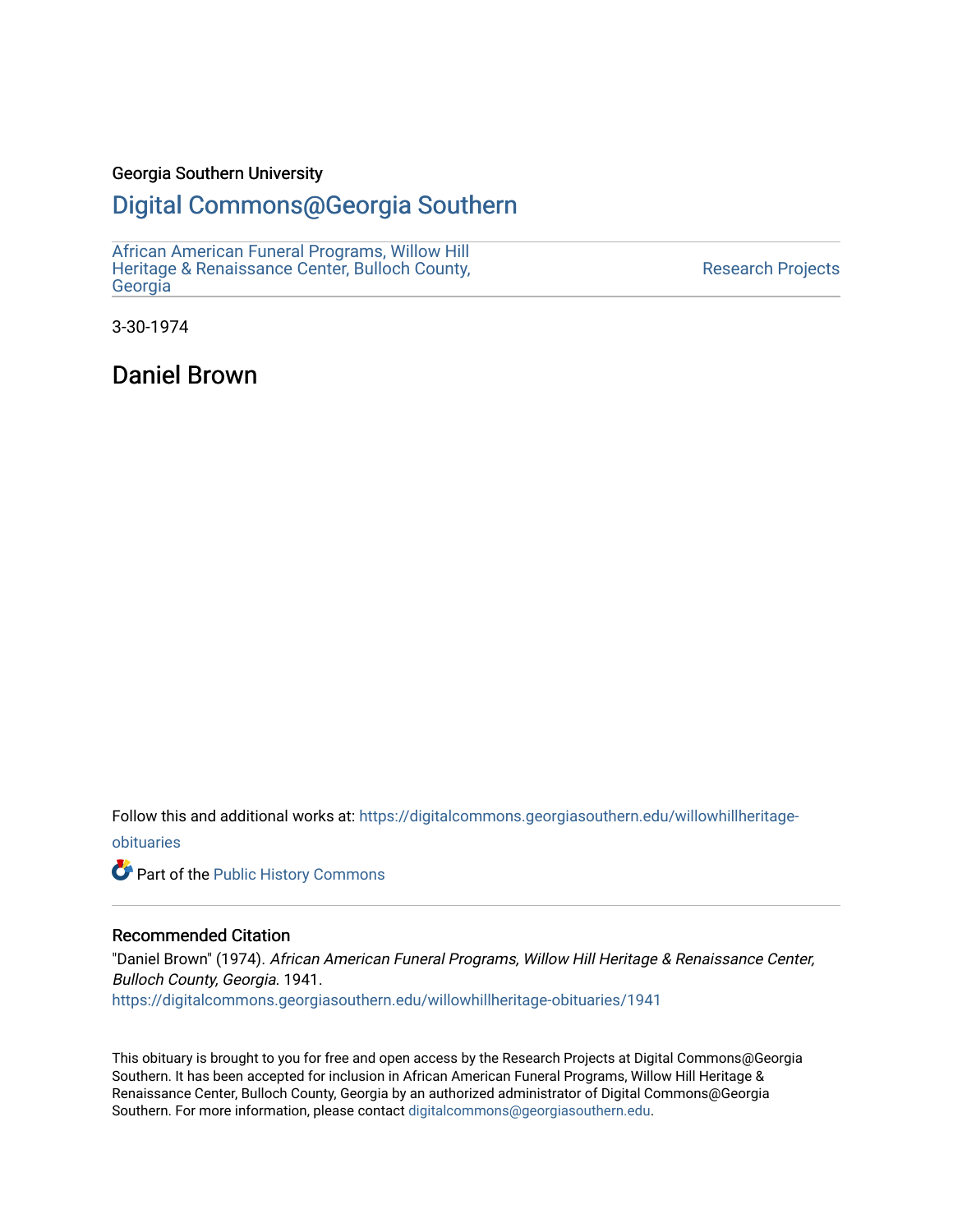





MR. DANIEL BROWN SATURDAY, MARCH 30, 1974 - 3:00 P.M. Harmony Baptist Church R.F.D., Statesboro, Georgia Rev. J. B. Battles, Pastor Rev. W. D. Kent, Officiating **Burial- Church Cemetery SERIES 22** Payton's Mortuary in Charge of Arrangements

FRANK'S PRINTING SERVICE - STATESBORO, GA.